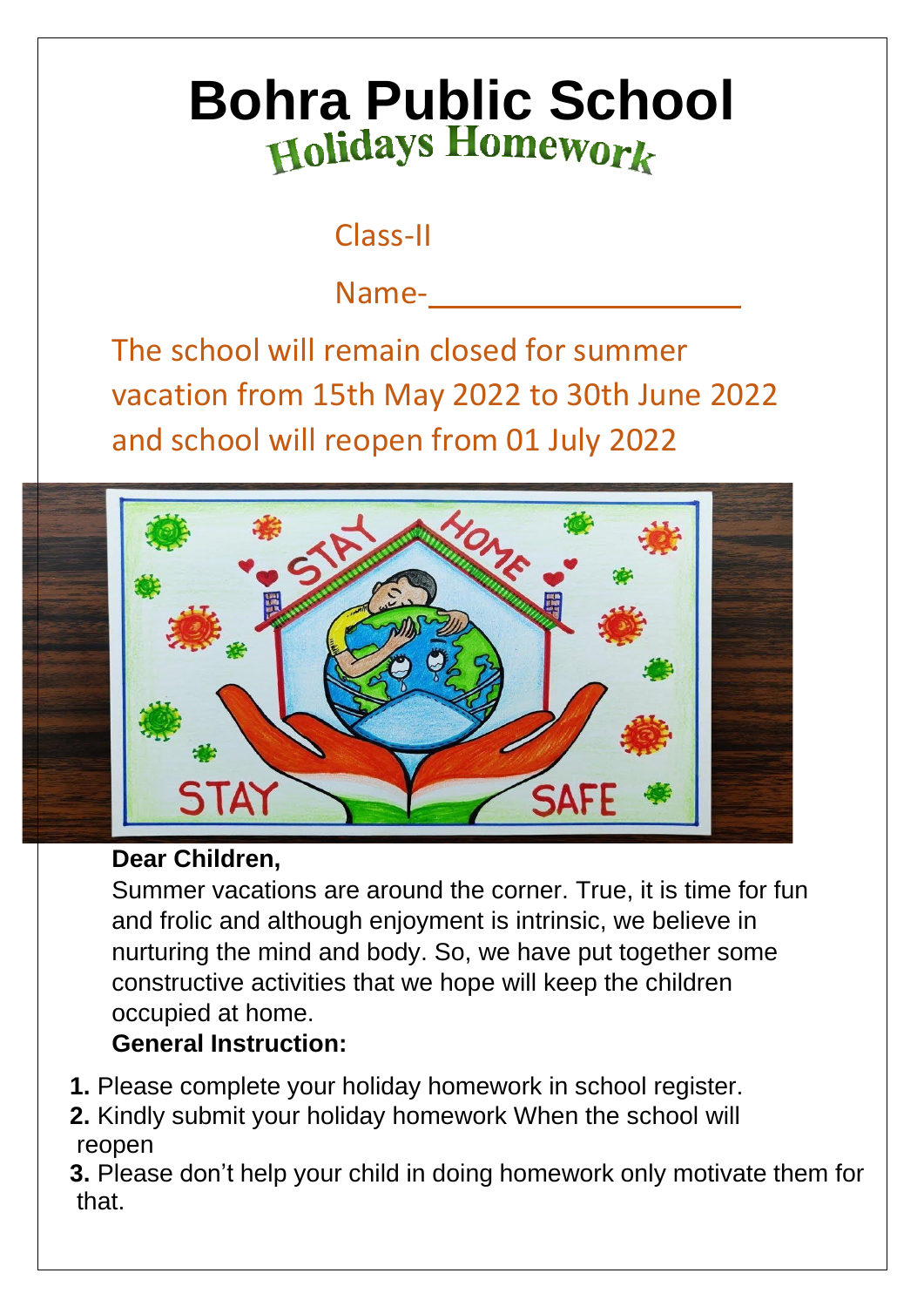#### **English**

1. Write 10 pages to improve your handwriting.

2. Read newspaper every Sunday and find 10 new words and frame sentences with them.

3. Revise the entire notebook work done in class.

4. Paste the picture of any 10 naming words and write a sentence on each.

5. Read one paragraph once a week from any English newspaper. Find difficult words and write the meaning from the dictionary.

6. Learn poem "He is called" (pg. no. 32)

7. English Reader: Do pg.no. 16,17,18,19,20 and 26 to 31

8. English Grammar: Do pg.no. 23,24,25

## **Assignment Sheet**

#### **Q1. Read the passage and answer the questions given below.**

Trees are very important for us. They consume carbon dioxide and provide us fresh oxygen to breathe. The fresh green leaves keep the air clean. On the branches pretty birds can be seen. Trees give us many useful things. They give us food, shelter, protection from sunlight, clean air to breathe and many countless more benefit that we ignore. The trees are beautiful and green, tall, huge trees make a beautiful scene.

**1. Who give us oxygen?**

**2. What does the green leaves provide?**

#### **3. Whom does the tree give shelter?**

Ans.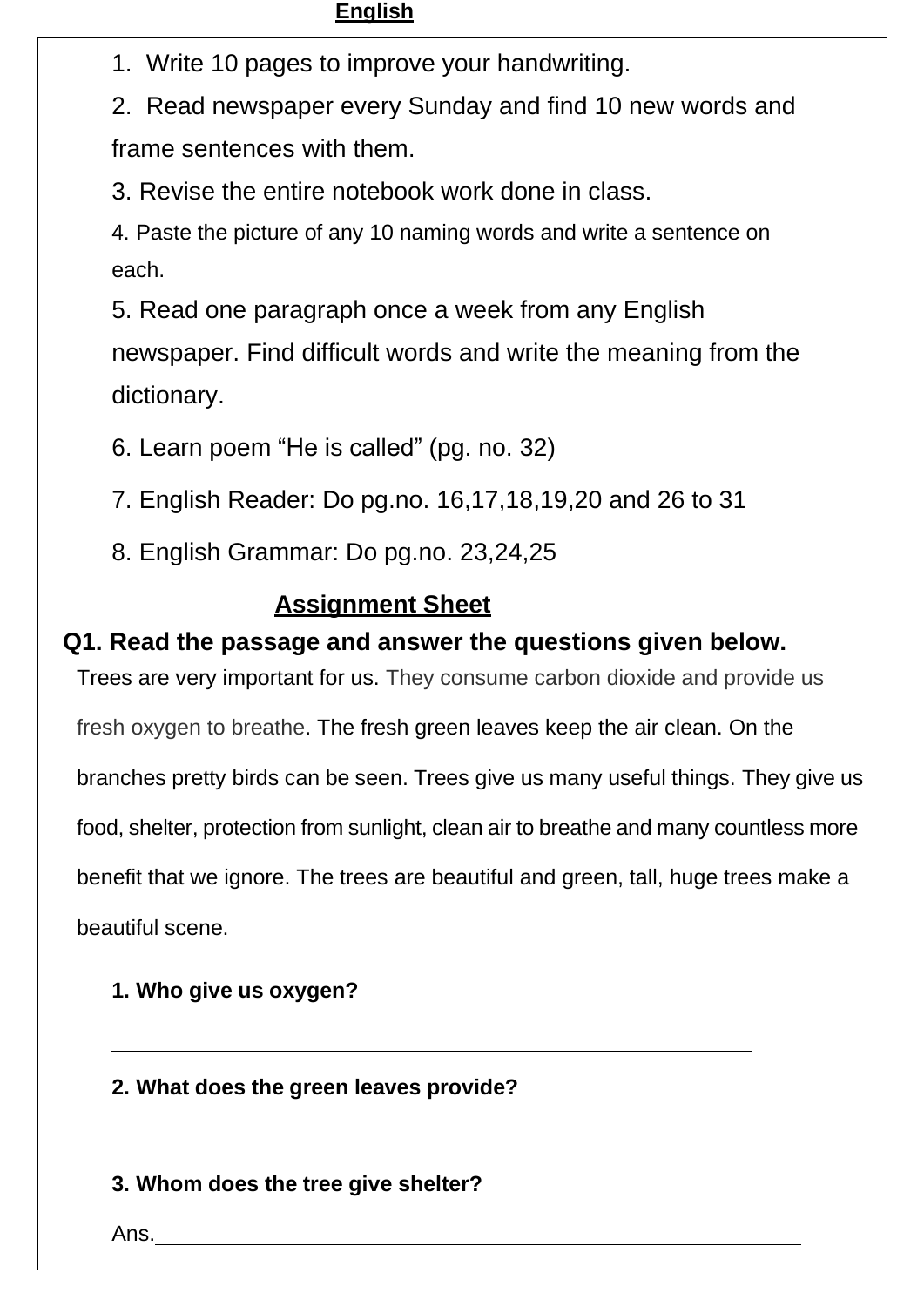#### **Q2. Describe the picture with the help of the words given in the box.**



- *1.* This is a picture of a\_\_\_\_\_\_\_\_\_\_.
- 2. There are people in the canteen.
- *3.* One girl is in the towards the .

*4.* One boy is\_\_\_\_\_\_\_\_\_\_\_\_\_\_the plate in the \_\_\_\_\_\_\_\_\_\_\_.

*5.* The **are standing in a queue for food.** 

## **Q3. Circle the odd one out and write the group name of the remaining:**

| a. February, stars, October, March |              |
|------------------------------------|--------------|
| b. onion, brinjal, potato, rose    | ÷.           |
| c. peacock, sparrow, room, crow    |              |
| d. Agra, phone, laptop, radio      | $\mathbf{r}$ |
| e. mouse, kitchen, park, school    | ٠            |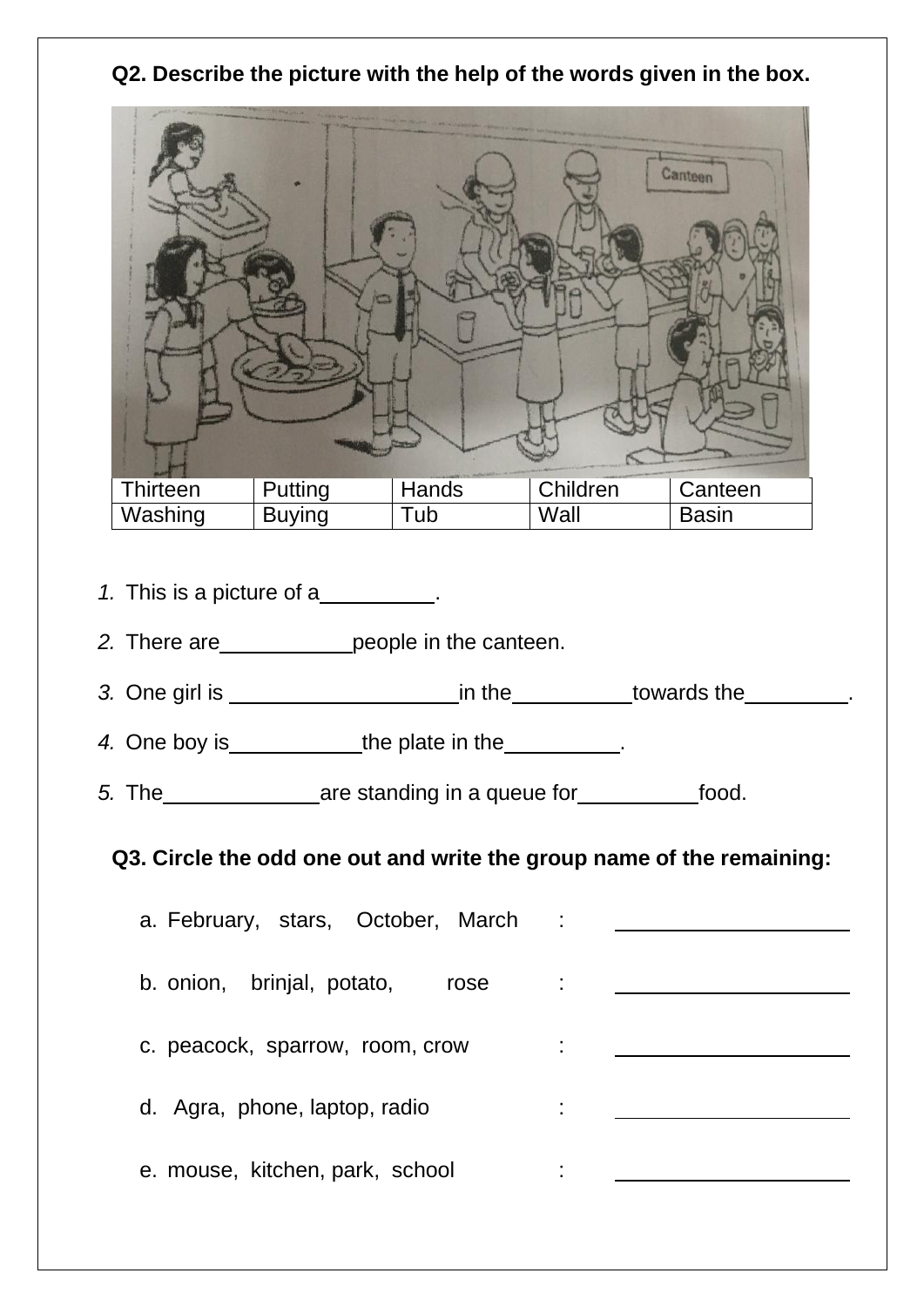**MATHS** 1. Learn and write tables from 2 to 15( once) 2. Learn and write reverse counting from 300 – 1(once) 3. Do 10 sums of Addition and 10 sums of Subtraction. 4. Understand the clock with the help of your parents. **Assignment Q1. Write the number names** a) 442 b) 254 c) 357 d) 142 **Q2) Put the sign > ,< or = :** a) 541……145 b) 201…….285 c) 105……501 d) 365…….365 e) 454……445 f) 878…….254 **Q3) Write these numbers:** a) Four hundred thirty-seven **contains the manuform of the set of the set of the set of the set of the set of the set of the set of the set of the set of the set of the set of the set of the set of the set of the set of th** b) Six hundred eighty-nine **Example 2018** Six hundred eighty-nine c) Eight hundred five d) Three hundred fifty-two **Q4) Complete the pattern:**

a) 258 ,260, ……… ……, ………. , 268, …….

b) 287 ,277, ………. ,……… , 247, 237, ……..., ……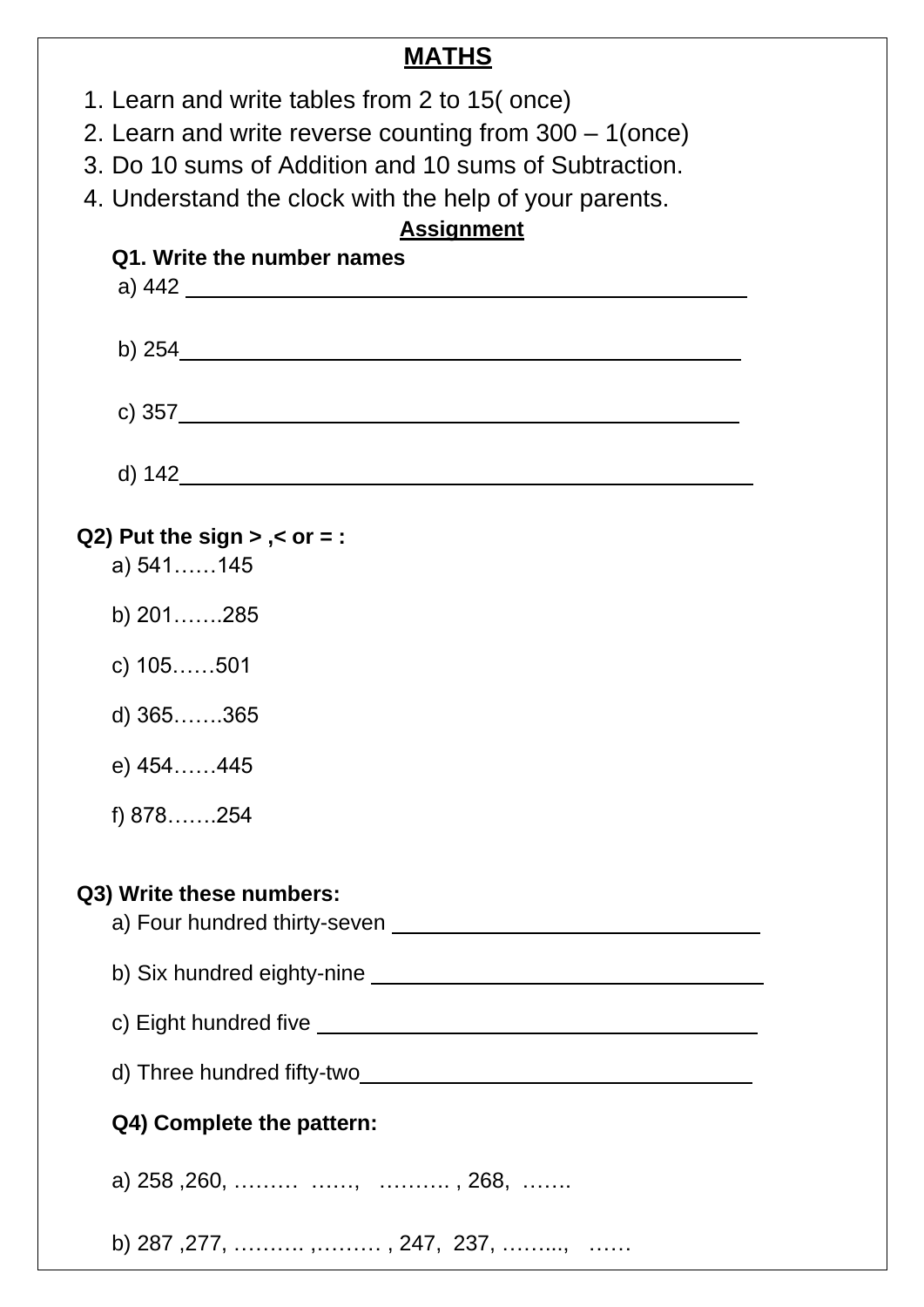



#### **Q.5 Find the place value of underlined digit:**

a. 289: b.  $534:$ c. 099: d. 166:

## **Q6. Put bindis to show the given number on abacus.**



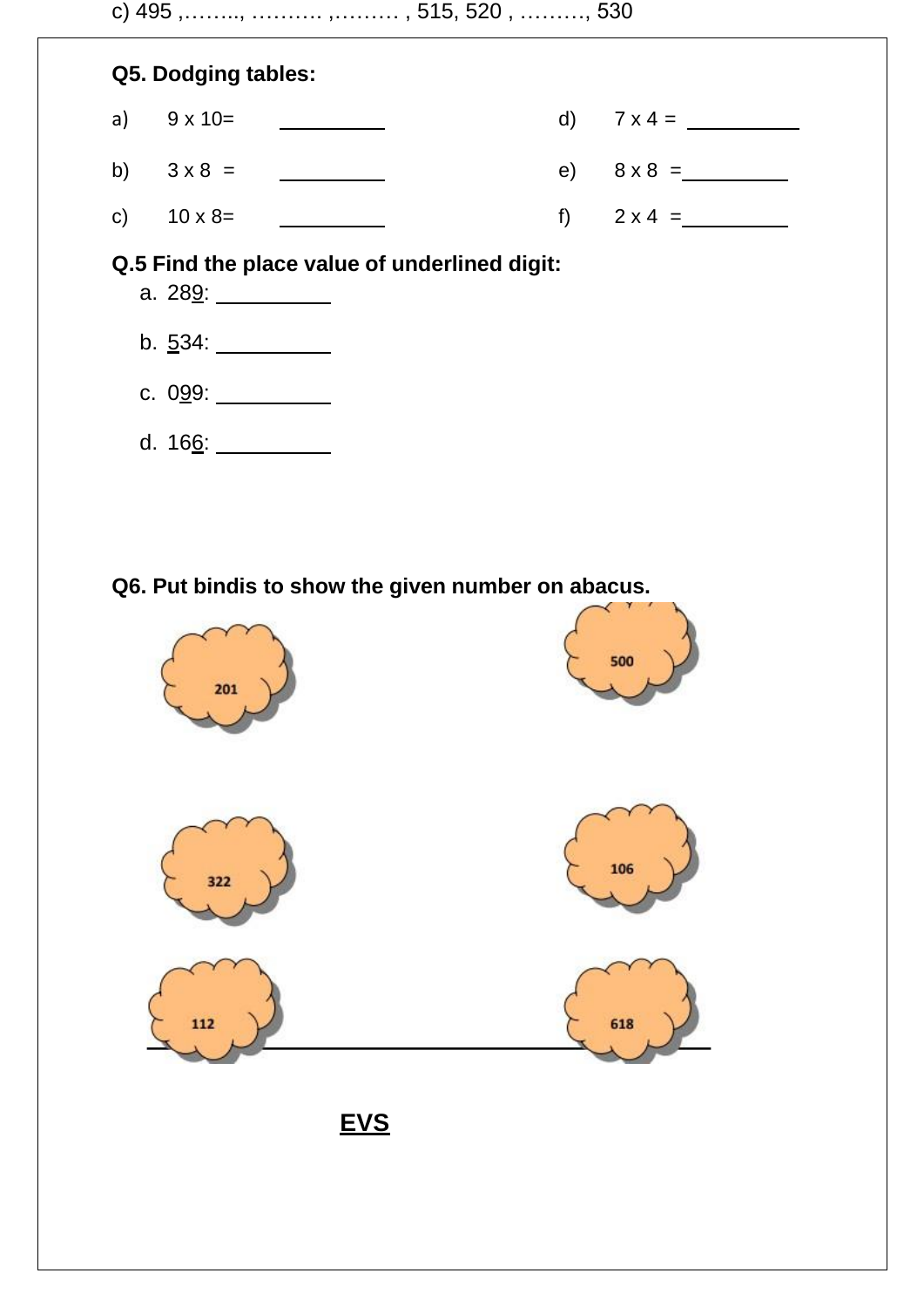1. Collect different types of leaves and flowers. Dry the leaves and

flowers in newspaper folds or old books. Paste them in your notebook. Write the names of the plants next to the pasted leaves and flowers.

2. Read Chapter-1, 2 and 3 attentively.

3. Learn all notebook work done in class.

4. Paste pictures of five internal body parts and five external body parts with their functions.

5. **Activity1:** You must have observed that different fruits have seeds of different sizes and shapes. Now we have an interesting craft activity for you using the seeds you have saved. Use your creativity to make different things with these seeds. You can use sketch pens,

paints, glitters etc. to decorate.

# **Dry the seeds of the fruit you have eaten by keeping them open in a plate for few days.**

Some ideas are given below for your reference.



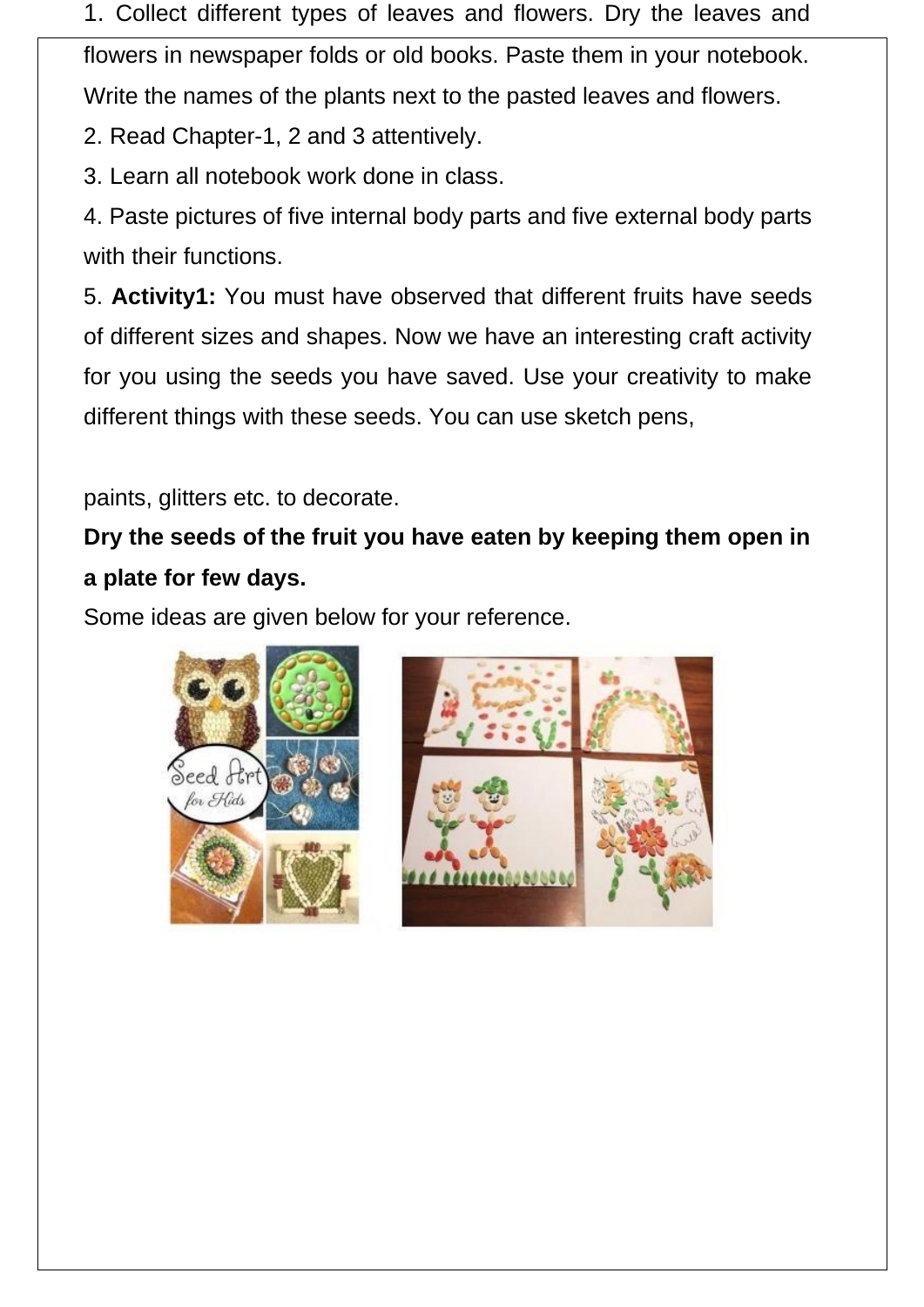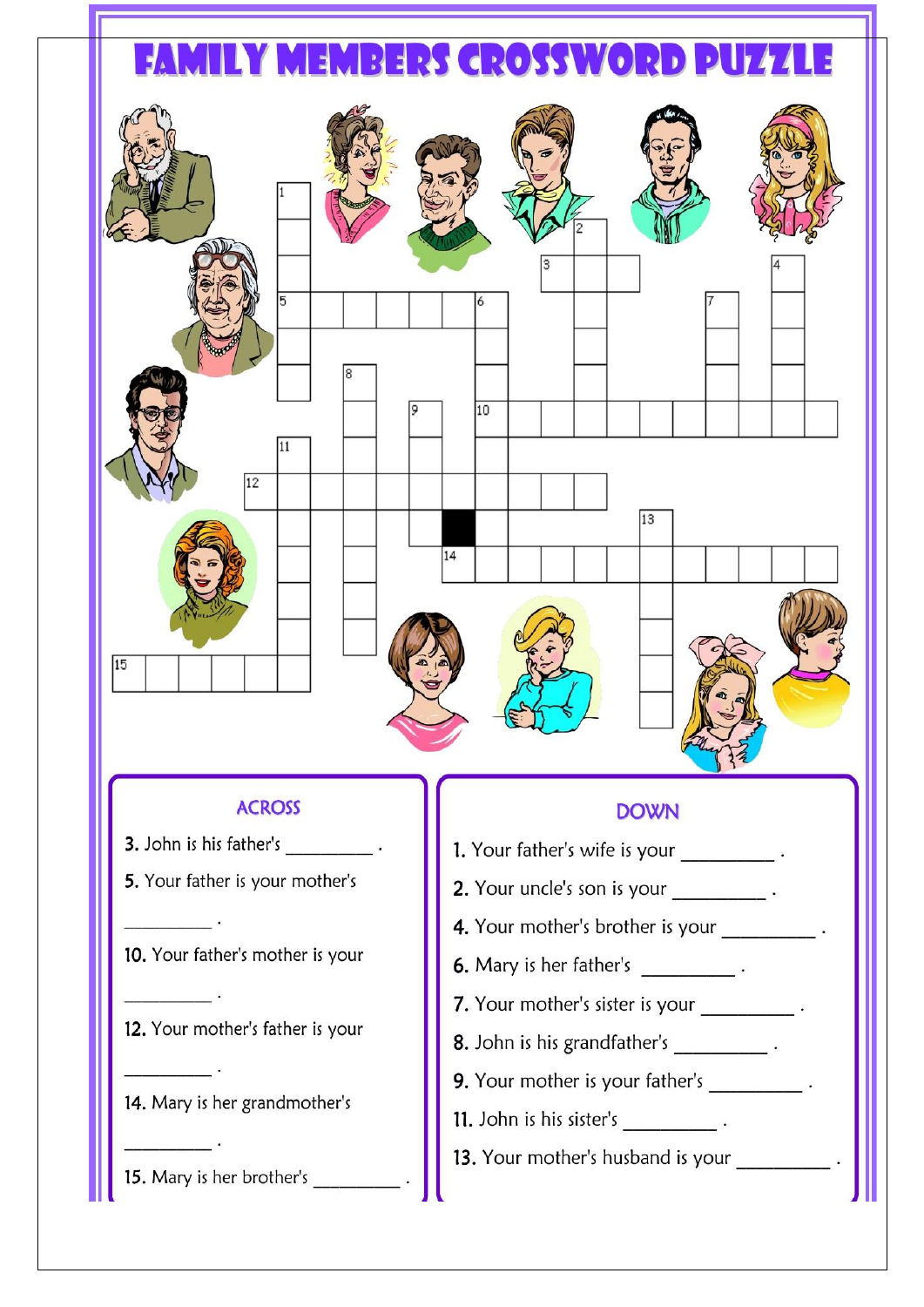## **हहदि**

1. समाचा रपत्र मे**ं स**े म*ुख*्य ख़बरों को पढ़ जिए तथ**ा क**ाट कर A3 साइज़ श**ीट पर ग्वपकाए**ँ।

2. प्रततढ़ जिन सुन<sub>्र</sub>िर ल*ेख बलबखए* |

3. पाठ 2, 3, और 4 पढ़ िए उनके शब्ि अथथ तलखखए |

4. ढ़िए गए श**ीर**्क पर पाँच वाक्य ललखखए और चचत्र बनाओ य**ा** चचपकाओ|(A3 स**ाइज़ श**ीट पर)

- डॉक्टर य नसथ
- प*ु*ललसकम**ी**

5. कक्षण मे**ं क़्य**े गए क**ायथ क**ो य**ा** ि कररए ।

# <u>अभ**्यास** पत्**िका**</u>

# **प्र1. ििम ि ििखित शब्द के वाक्य ि ाकर ििखिए:**

| <u>1. बगीचा:__</u>      |
|-------------------------|
| 2. जंगल:                |
| 3. सरू ज <u>: _</u> ___ |
| <u>4. प्राथनाः   </u>   |
| <u>5. वर्ाै ___</u>     |

6. समद*र*: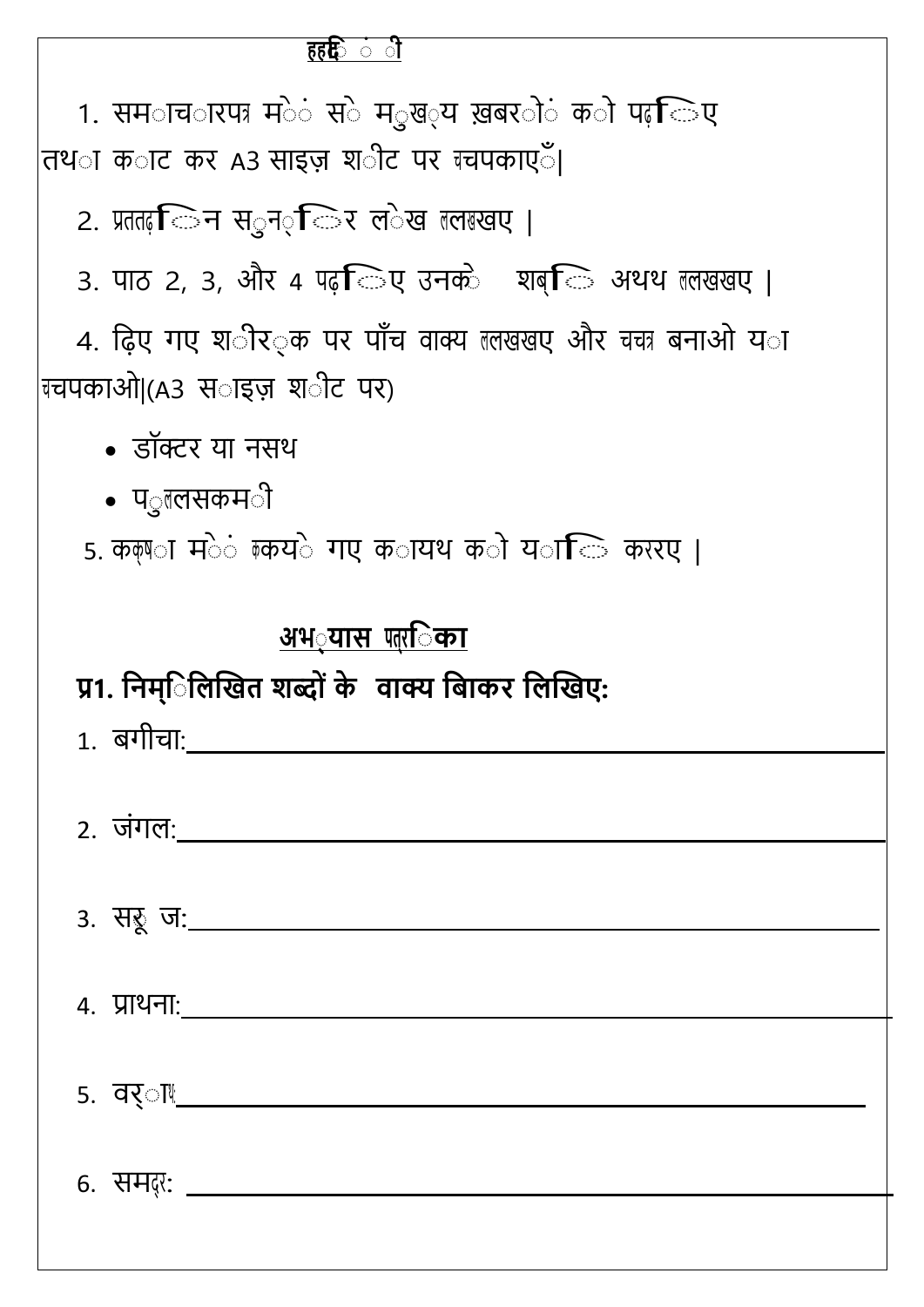| <u>प्र2 िीचे ल<b>िनिक्कि</b>े शब्द<b>ो</b>ं क<b>ा वर</b>्ण ववच्छेद क<b>ीजिए</b> :</u> |  |  |  |  |
|---------------------------------------------------------------------------------------|--|--|--|--|
| i. मोर: म + ओ + र + अ                                                                 |  |  |  |  |
| ii. के तली $\; : \; \underline{\hspace{1.5cm}}$                                       |  |  |  |  |
| iii. माललन $\; : \; \underline{\hspace{1.5cm}}$                                       |  |  |  |  |
|                                                                                       |  |  |  |  |
| $v.$ पौधे : $\_\_$                                                                    |  |  |  |  |
| vi. कै मरा : _________________                                                        |  |  |  |  |
| प्र3 "म <b>ेरा बएय त्य</b> ोहार " पर दस प <b>िजक</b> ्तयााँ लिख <b>िए  </b>           |  |  |  |  |
|                                                                                       |  |  |  |  |
|                                                                                       |  |  |  |  |
|                                                                                       |  |  |  |  |
|                                                                                       |  |  |  |  |
|                                                                                       |  |  |  |  |
|                                                                                       |  |  |  |  |
|                                                                                       |  |  |  |  |
|                                                                                       |  |  |  |  |
|                                                                                       |  |  |  |  |
|                                                                                       |  |  |  |  |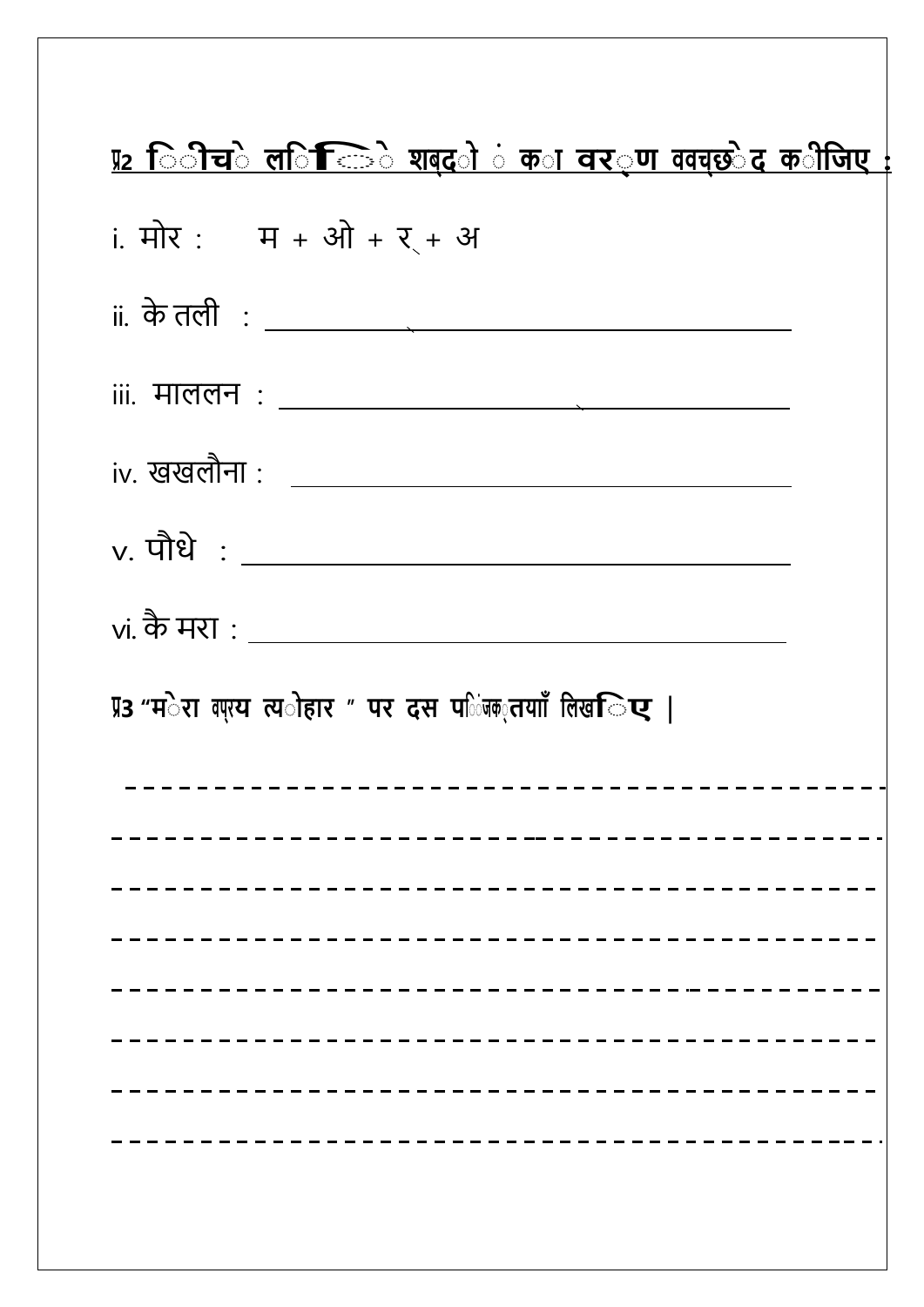**Make a beautiful project on A3 size sheet .**

- **1.**  $Id Ul Zuha$  or Raksha Bandhan **Roll No . 1** 7
- **2. Independence Day or Republic Day Roll No. 8 – 14**
- **3. Janmashtami or Gandhi Jayanti Roll No. 15 – 21**
- **4. Diwali or Christmas Roll No. 22 – 28**
- **5. Children's Day Roll No. 29 – 44**
- 6.



- 
- 

**Colour this picture or make a card and gift it to your father on Father's Day i . e . 19.06.22 (Sunday)**

## **World Environment Day Activity**

Let's nurture the nature so that we can have a better future. Hurray it's time to celebrate the World Environment Day on 5<sup>th</sup> June . Even a small change can make a huge difference to our world. Are you up for the challenge ? Let's colour the given picture and make this world a beautiful place to live in and protect our environment by following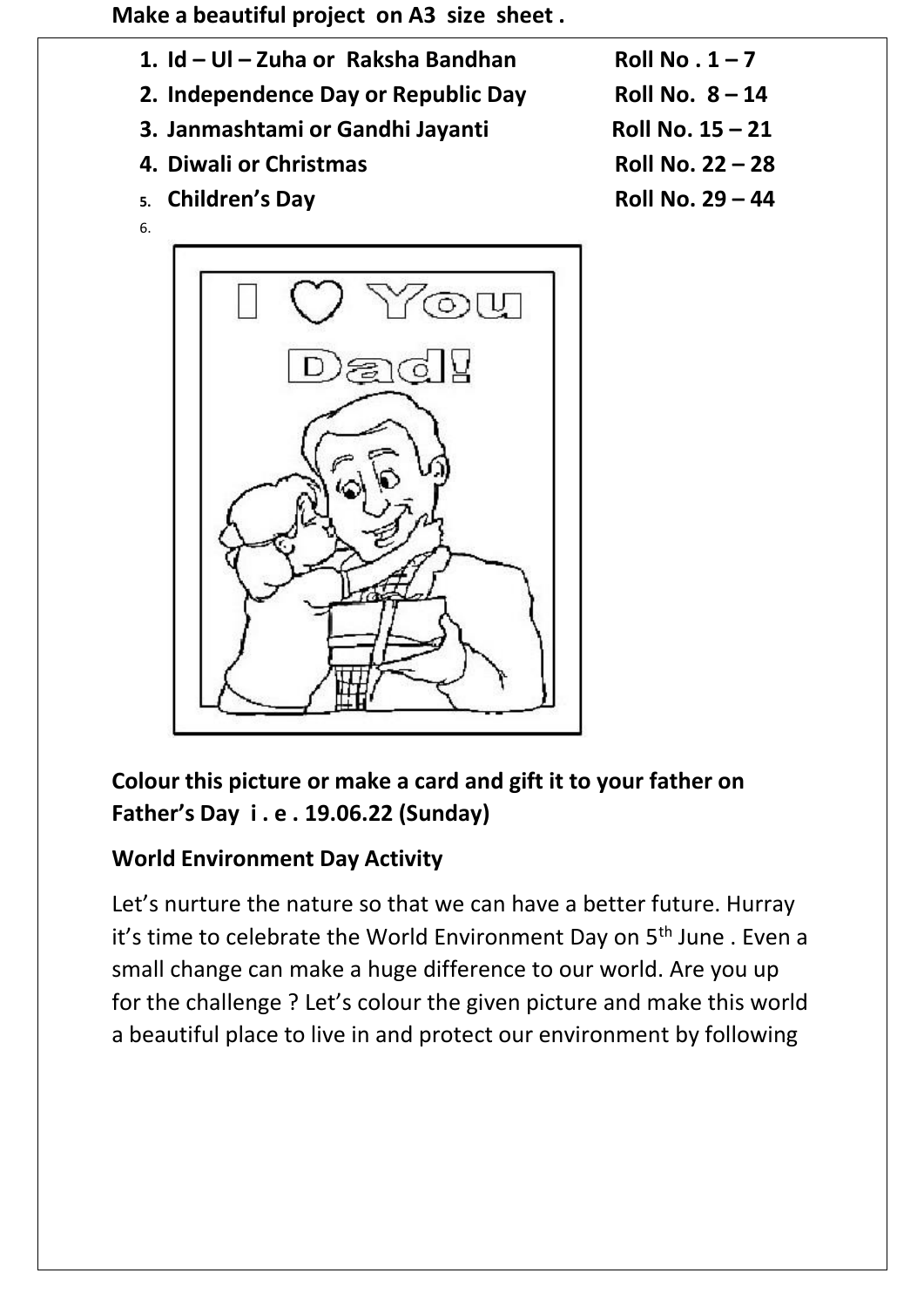three R's – Reduce , Reuse and Recycle.



**Green Drive ( Plant a sapling) –** Explain to your child that plants also grow and what all its required for their growth. Let your child adopt a plant , help him/her germinate a seed on his/her own and see the outcome.



## **Steps for germination :**

- 1. Take a pot.
- 2. Fill it with soil.
- 3. Sow the seeds.
- 4. Water it daily and see it grow in to a plant.

**Note : Send the photograph of above sapling after every 10 days to the class teacher.**